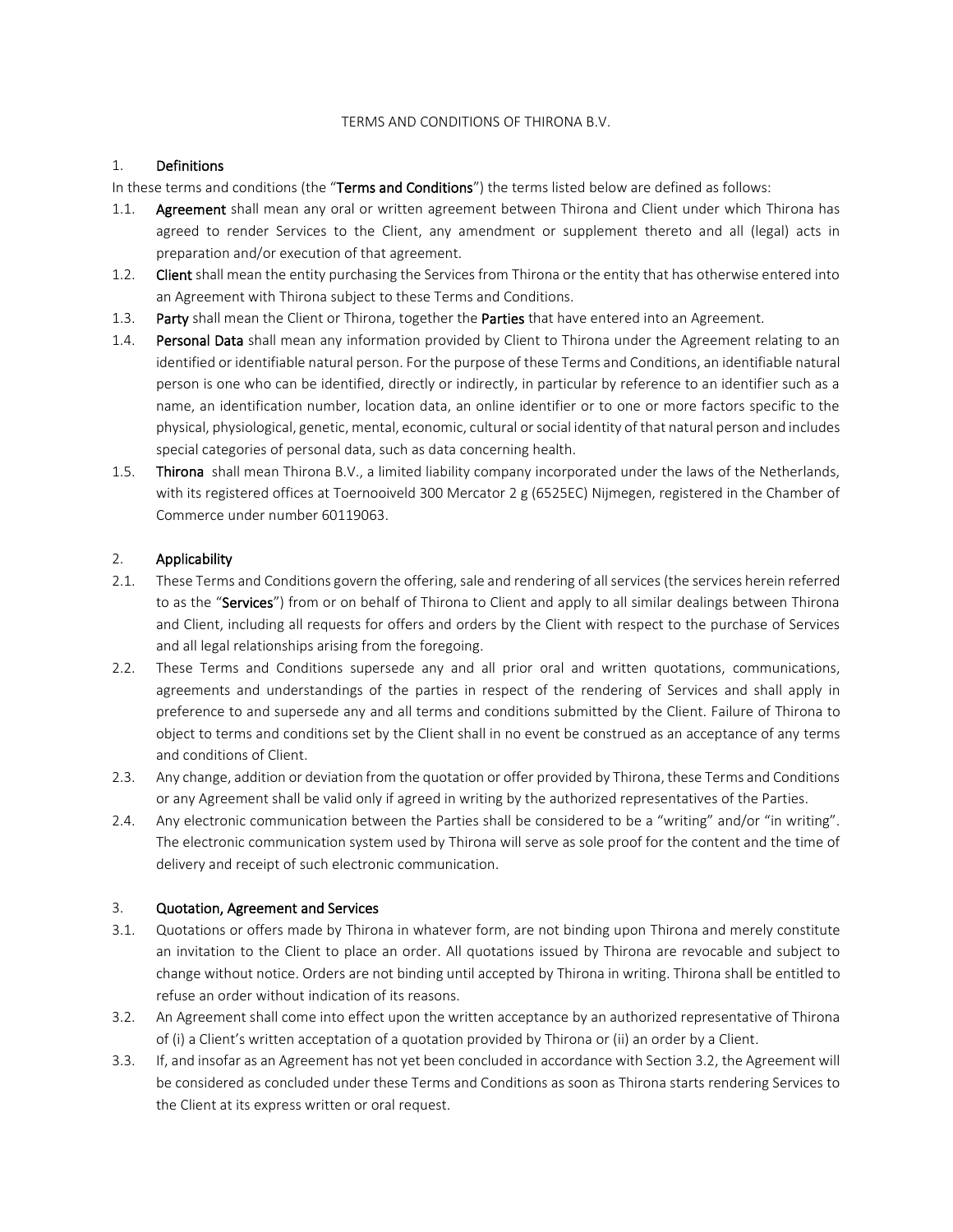- 3.4. Thirona shall render the Services in a professional manner, in conformity with good industry practice with due observance of the applicable (inter)national laws and regulations.
- 3.5. Unless expressly stated otherwise in the Agreement, any times or dates for the rendering of Services by Thirona are estimates and shall not be of the essence. Thirona is entitled to render the Services as stated in the Agreement in parts and to invoice separately. In no event shall Thirona be liable for any delay in rendering the Services. Delay in rendering the Services shall not relieve the Client of its obligation to accept the Services and to pay the rate specified in the Agreement for the Services rendered.
- 3.6. Thirona will determine the manner in which the Agreement will be executed and will be entitled to engage third parties as subcontractor in the execution of the Agreement without any notice thereof to the Client.
- 3.7. Any delivery shall take place Ex Works (EXW) ICC Incoterms 'Toernooiveld 300, 6525 EC Nijmegen, The Netherlands'.
- 3.8. The ownership of the results of the Services shall not pass to the Client, and full legal and beneficial ownership of such results shall remain with Thirona, unless and until Thirona has received payment in full for the Services rendered.

### 4. Personal Data and Information

- 4.1. Parties acknowledge and agree that Thirona requires Personal Data to perform certain Services. The Personal Data shall be processed by Thirona solely in accordance with Regulation (EU) 2016/679 and article 9(2)(h) and 9 (3) in particular, and the Dutch Data Protection Act or any legislation or regulation replacing or succeeding such Regulation or Act. Parties acknowledge and agree that the processing of Personal Data by Thirona as part of the Services is subject to the authorization of the responsible professional subject to the obligation of professional secrecy.
- 4.2. The Client shall provide Thirona timely with the Personal Data and other relevant information, documentation and data (the "Client Information") required to render the Services. Personal Data provided by the Client shall be pseudonymized in such a way that the Personal Data can no longer be attributed to a specific data subject without the use of additional information and such additional information is kept separately by the Client and not provided to Thirona. Thirona is not obligated to commence the rendering of the Services before it has received the required Client Information in the agreed form within the agreed term. If Thirona receives the information later than agreed, the estimated term for the rendering of the Services will be extended by the duration of this delay.
- 4.3. The Client shall provide the Client Information preferably through the secure internet servers of Thirona. Client Information received in an alternative way shall be copied to such servers and the original data carrier shall be destroyed or securely wiped. Thirona shall not act as a back-up provider and excludes any liability for the loss of Client Information in the transfer thereof to or at its premises.
- 4.4. Thirona shall delete and permanently remove any Personal Data upon completion of the Services, or earlier if so requested by the Client by written notice.

#### 5. Acceptance and Payment

- 5.1. The Client shall within seven (7) calendar days following the receipt of (the results of) the Services complete any acceptance tests. If the Client does not notify Thirona in writing of any non-conformance of the Services in view of the Agreement, all Services rendered will be deemed accepted by the Client.
- 5.2. The Client shall pay Thirona the fees and expenses specified in the Agreement within thirty (30) days following the date of Thirona's invoice for Services rendered, by means of transfer into the bank account mentioned on the invoice. All payments shall be made without any deduction on account of any taxes and free of set-off or other counterclaims. Prices and fees specified in the Agreement do not include value added tax.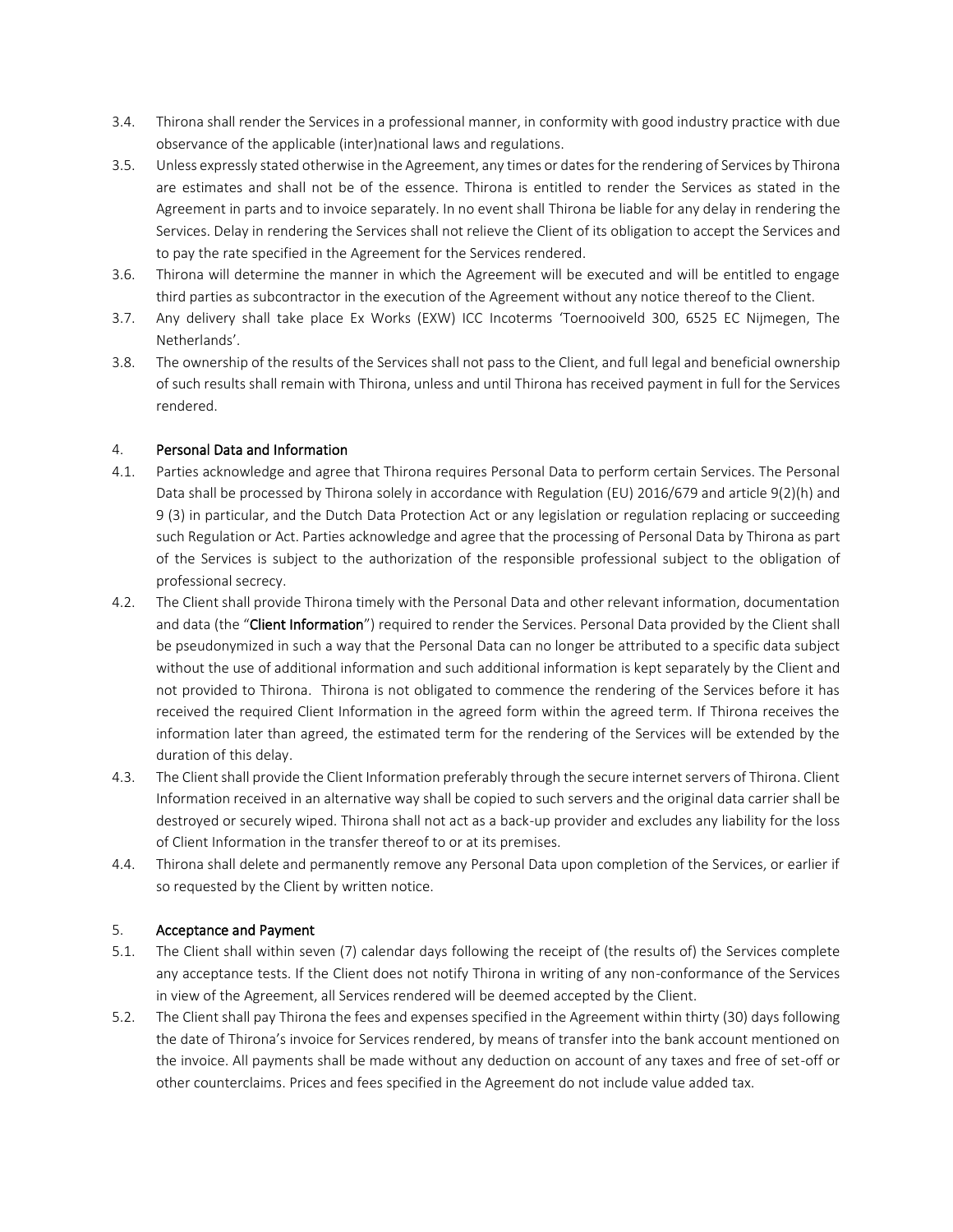- 5.3. Thirona may, without prejudice to any other rights of Thirona, increase the amount of any overdue payment with ten percent (10%) with a minimum amount of one hundred (100) euros and may further charge an interest of one percent (1%) per month, from the due date computed on a daily basis until all amounts outstanding are paid in full.
- 5.4. In the event that full payment has not been received on any outstanding payment within thirty (30) days, Thirona has the right to immediately suspend (further) execution of the Agreement until all amounts outstanding are paid in full.
- 5.5. If any facts or circumstances give Thirona good reason to fear that the Client will not fulfil its obligations under the Agreement, or will not fulfil them (or have them fulfilled) in full, the Client shall, immediately at the first request of Thirona provide sound security (in the form of pledge, surety or otherwise) for the payment(s) owed and/or make an advance payment. If the Client fails to provide such a security or advance payment, Thirona has the right to immediately suspend (further) execution of the Agreement, and all amounts owed by the Client will become immediately due and payable.
- 5.6. Any complaint with respect to the invoice must be notified to Thirona in writing within seven (7) calendar days after the date of invoice. Thereafter the Client shall be deemed to have approved the invoice.

# 6. Confidential Information

- 6.1. Each Party shall keep secret and shall not disclose any information of a confidential nature obtained from the other Party in relation to the Agreement or during its execution ("Confidential Information") for a period of five (5) years after the disclosure thereof, with the exception of Confidential Information that:
	- i. is now, or hereafter becomes, through no act or failure to act on the part of the receiving Party, generally known or available to the public;
	- ii. was already known by the receiving Party before receiving the Confidential Information from the disclosing Party or is hereafter rightfully disclosed to the receiving Party by a third party legally permitted to make such disclosure without restriction on use or disclosure;
	- iii. is permitted to be disclosed by receiving Party pursuant to the prior express written consent of disclosing Party;
	- iv. is required to be disclosed pursuant to applicable law, however, disclosing Party shall give receiving Party prompt written notice sufficient to allow disclosing Party to take whatever action it deems necessary to protect its Confidential Information.
- 6.2. Each Party shall use the Confidential Information of the other Party solely in the context of the Agreement. Parties will impose their obligations under this Article 6 to any third party engaged by them.
- 6.3. All Confidential Information (including all copies thereof) shall at all times remain the property of the disclosing Party and shall be returned to the disclosing Party upon the first request of that Party thereto and in any event upon completion of the Services, except that the receiving Party may retain one copy of the Confidential Information solely for legal, archival purposes.

### 7. Intellectual Property and Anonymized Data

- 7.1. The Client shall retain all right, title and interest in any and all intellectual property right in and to the Client Information provided to Thirona under the Agreement and the results of the Services upon receipt thereof subject to Section 3.8.
- 7.2. Thirona shall own all right, title and interest in any and all intellectual property rights developed or reduced to practice by Thirona (i) prior to the effective date of the Agreement or independent of the Services thereunder, and (ii) any and all improvements and modifications thereto developed in connection with rendering the Services or otherwise under the Agreement, and (iii) all inventions developed in connection with the Services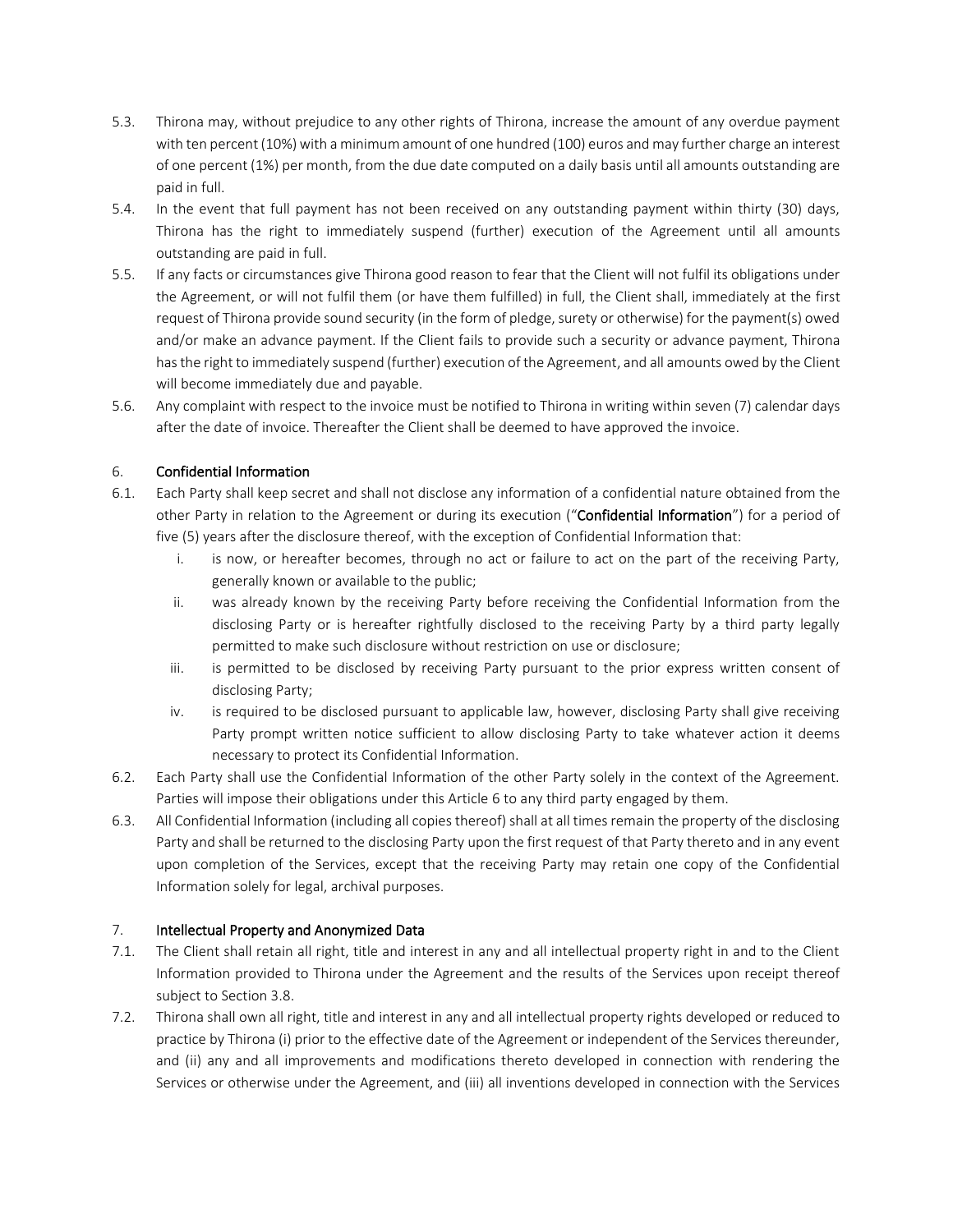or otherwise under the Agreement, provided that the improvements, modifications and inventions are of general applicability and do not relate to any Client Information received from the Client.

## 8. Term and Termination

- 8.1. An Agreement is concluded for an indefinite period of time and ends upon completion of the Services, unless the Agreement is terminated earlier as provided in Article 8.2.
- 8.2. Each Party may forthwith terminate this Agreement with immediate effect and without prejudice to any of its other rights under this Agreement, and in addition to any other remedies available to it by law or in equity, by registered letter to the other Party in the event that:
	- i. the other Party fails to comply with its material obligations arising from the Agreement and, if capable of remedy, is not remedied within thirty (30) days after receipt of a written notice from the other Party by registered letter specifying the nature of the breach, and stating its intention to terminate this Agreement if such breach is not cured;
	- ii. the other Party becomes or is declared insolvent or a petition in bankruptcy has been filed against it or in the event a receiver or custodian is appointed for its business, or if a substantial portion of its business is subject to attachment or similar process and such application, assignment, commencement, filing, or corporate action continues for, and/or is not otherwise discharged or withdrawn on or before, a period of thirty (30) days.
- 8.3. If Thirona terminates the Agreement pursuant to Section 8.2 above, the Client is obliged to pay the fee for any Services rendered by Thirona until the effective date of termination. The Client shall, furthermore, reimburse to Thirona all costs that will be reasonably incurred by Thirona after the effective date of termination of the Agreement pursuant to commitments entered into by Thirona prior to the effective date of termination provided, however, that Thirona will use commercially reasonable efforts to mitigate such costs.
- 8.4. The terms of Article 6 of these Terms and Conditions shall survive 5 (five) years after termination or expiration of the Agreement. Sections 5.3, 8.3 – 8.5 and 11.3, and Articles 4, 7 and 12 shall survive for an indefinite period of time. In addition, any other provisions which are required to interpret and enforce the Parties' rights and obligations under the Agreement shall also survive any termination or expiration of this Agreement, but only to the extent required for the full observation and performance of the Agreement.
- 8.5. Upon termination or completion of the Agreement, the Parties shall return all Confidential Information received from the other Party.

### 9. Warranties, Liability and Indemnification

- 9.1. The Client warrants and represents to Thirona that:
	- a. the Personal Data provided by Client to Thirona under the Agreement or otherwise is obtained and processed in full compliance with all applicable laws and regulations, including the EU Regulation 2016/679 and any EU legislative instrument superseding, amending, or replacing this Regulation, and the national laws dealing directly or indirectly with personal data, including the Dutch Data Protection Act (the "Data Protection Laws");
	- b. the Personal Data provided by Client to Thirona under the Agreement or otherwise is provided for a purpose set out in article 9(2)(h) Regulation (EU) 2016/679 and the use thereof by Thirona for the Services is authorized by the responsible professional subject to the obligation of professional secrecy;
	- c. the technical and organizational measures used by Thirona to store and use the Personal Data for the Services are considered appropriate by Client;
- 9.2. Thirona (and any third party engaged by Thirona in the execution of the Agreement) accepts no liability and hereby excludes any liability for any consequential or indirect losses, loss of profits, loss of business (opportunities), loss of data, loss of goodwill, loss of expected savings or any other form of special damages.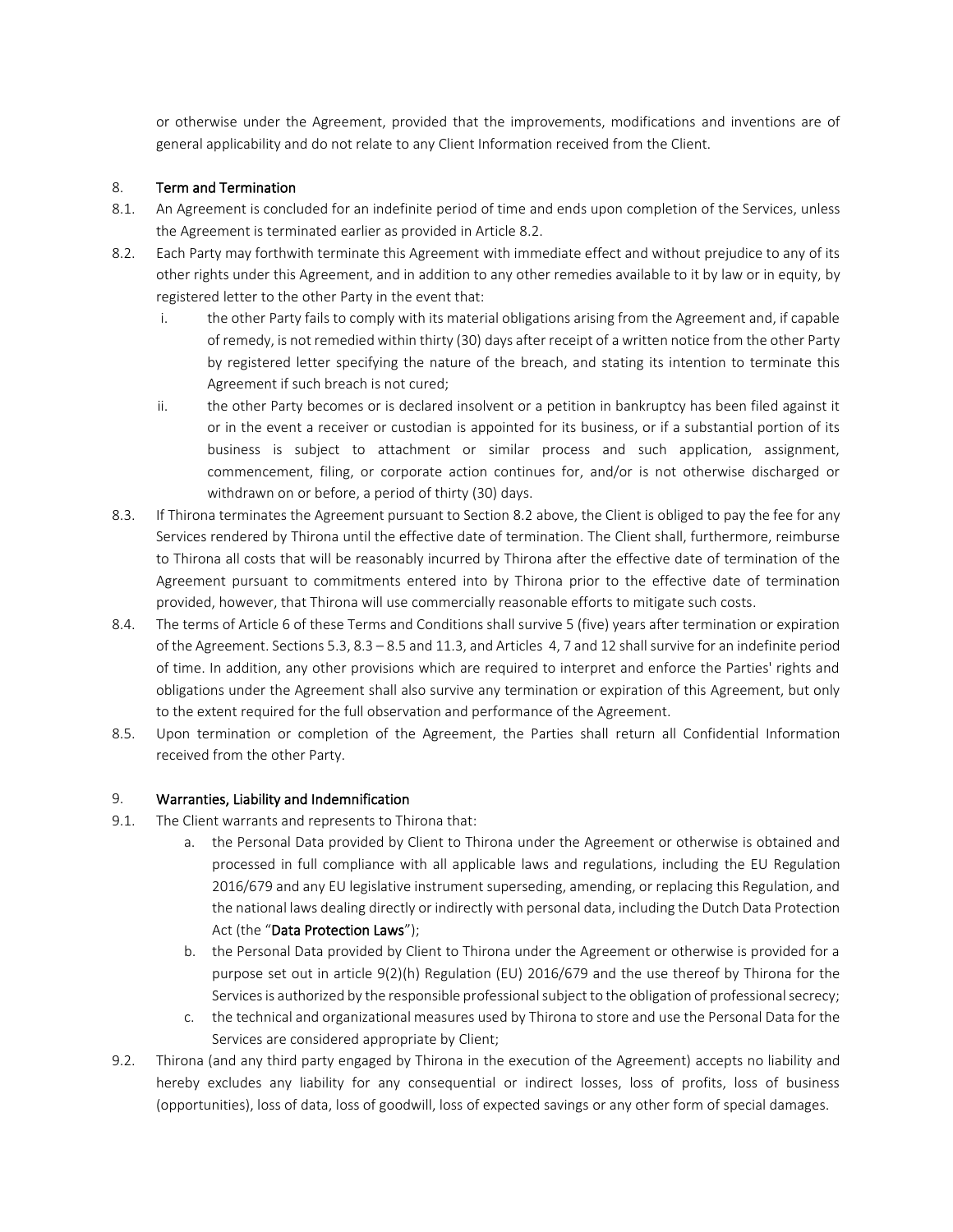- 9.3. To the extent permitted by applicable law and save for gross negligence or willfull misconduct of Thirona or its officers, the total aggregate liability of Thirona arising or related to (i) these Terms and Conditions, (ii) the Agreement, (iii) the law or (iv) noncontractual liability or otherwise shall be limited to the direct damages to the extent actually suffered by the Client and shall not exceed the lowest of the following amounts: one hundred thousand euros (€ 100.000) or the total amount of fees payable by the Client to Thirona under the Agreement.
- 9.4. The Client shall defend, indemnify and hold harmless Thirona and its respective officers, directors, employees and successors and permitted assigns (collectively, "Thirona Indemnitees") from and against any and all damages (including awarded by any court or administrative authority), liability, costs and expenses, including legal costs (together the "Losses"), in each case arising out of third party demands, claims, actions and lawsuits that are asserted or alleged against any Thirona Indemnitee arising out of or in connection with: (i) the Client's negligence, acts or omissions and/or non-compliance with the applicable laws, or (ii) any breach of the Terms and Conditions or the Agreement, including any breach of warranties, or the gross negligence or wilful misconduct of Client in the performance of its obligations or exercise of its rights under the Terms and Conditions and/or the Agreement, always provided that this indemnity shall not apply if such third party action arises from the negligence or willful misconduct by Thirona Indemnitees.
- 9.5. Any claim for compensation against Thirona shall lapse if such claim has not been notified to Thirona in writing within one year after the grounds on which the claim is based are know to the Client or could have been reasonably known to the Client.
- 9.6. The provisions in this Article 9 shall also apply for the benefit of all third parties engaged by Thirona in executing the Agreement.

#### 10. Force Majeure

- 10.1. A Party shall not be obliged to perform any obligation if it is prevented from doing so by a situation of force majeure. "Force majeure" shall also include a situation of force majeure for Thirona's suppliers, as well as defects in objects, materials or software of third parties which the Client has required Thirona to use.
- 10.2. If a situation of Force Majeure lasts for more than ninety (90) calendar days, the Parties shall be entitled to terminate the Agreement by rescinding it in writing. What has already been performed pursuant to the Agreement shall in that case be settled proportionately, without the Parties otherwise owing each other anything

### 11. Miscellaneous

- 11.1. Parties may communicate with each other by electronic mail. Parties recognize the risks associated with electronic mail including, but not limited to, distortion, delays, interception, manipulation and viruses. Parties hereby declare that they shall not hold each other liable for any damage incurred by either of them as a result of the use of electronic mail. This also applies to the use of electronic communication between Thirona and – irrespective of the form – third parties including, but not limited to the Dutch tax authorities. The parties shall do or omit all that can reasonably be expected of them to avoid such risks. If a Party should be in doubt as to the content of an electronic message received, the content of the message originating with the sender shall be decisive.
- 11.2. The invalidity or unenforceability of any provision of this these Terms and Conditions shall not affect or limit the validity or enforceability of any other provisions hereof. Any such invalid or unenforceable provision shall be replaced or deemed to be replaced by a provision that is considered to be valid and enforceable. The interpretation of the replacing provision shall be as close as possible to the intent of the invalid or unenforceable provision.